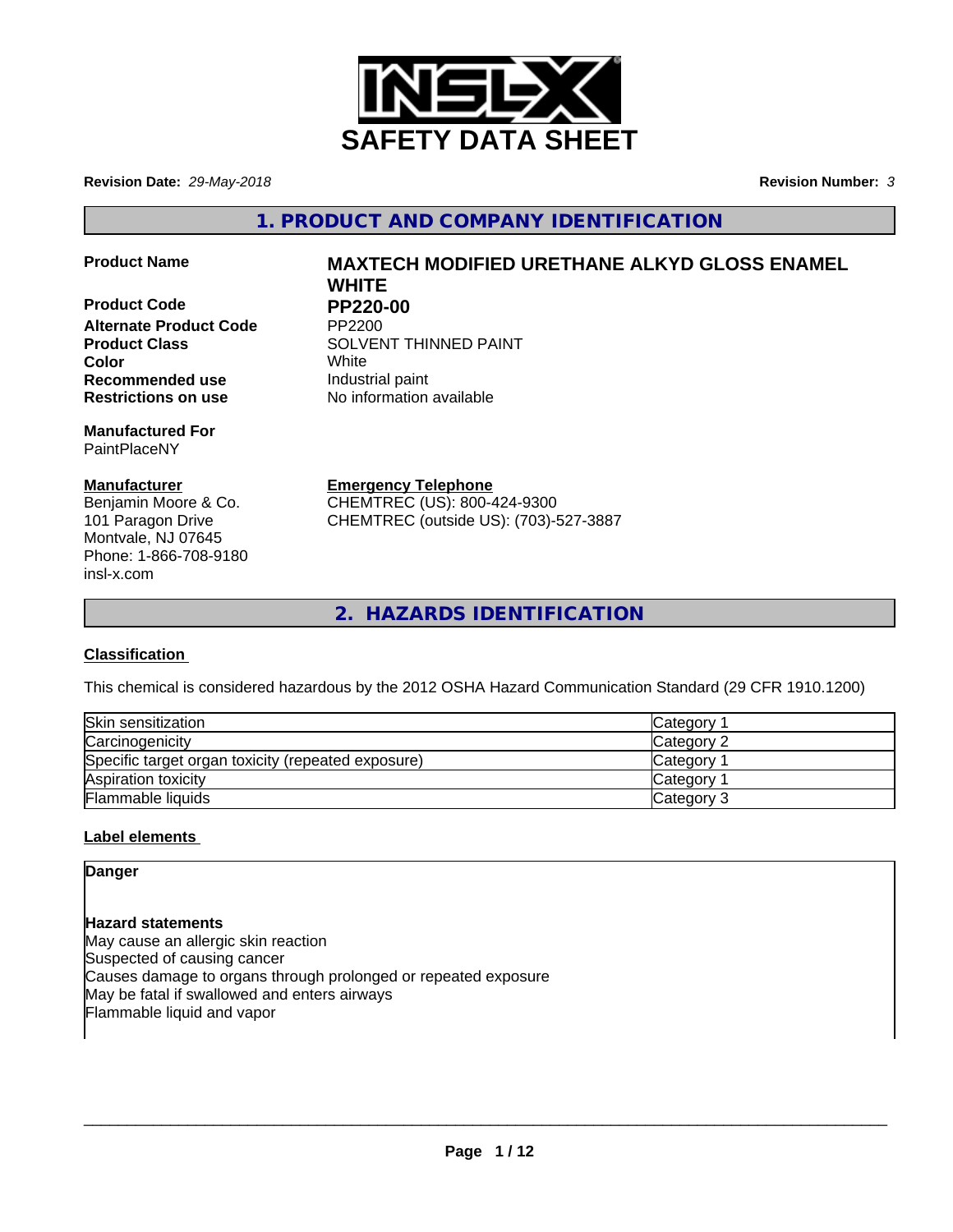## \_\_\_\_\_\_\_\_\_\_\_\_\_\_\_\_\_\_\_\_\_\_\_\_\_\_\_\_\_\_\_\_\_\_\_\_\_\_\_\_\_\_\_\_\_\_\_\_\_\_\_\_\_\_\_\_\_\_\_\_\_\_\_\_\_\_\_\_\_\_\_\_\_\_\_\_\_\_\_\_\_\_\_\_\_\_\_\_\_\_\_\_\_ PP220-00 - **MAXTECH MODIFIED URETHANE ALKYD GLOSS ENAMEL WHITE**



**Appearance** liquid

**Odor** solvent

## **Precautionary Statements - Prevention**

Obtain special instructions before use Do not handle until all safety precautions have been read and understood Use personal protective equipment as required Contaminated work clothing should not be allowed out of the workplace Wear protective gloves Do not breathe dust/fume/gas/mist/vapors/spray Wash face, hands and any exposed skin thoroughly after handling Do not eat, drink or smoke when using this product Keep away from heat, hot surfaces, sparks, open flames and other ignition sources. No smoking Keep container tightly closed Ground/bond container and receiving equipment Use explosion-proof electrical/ventilating/lighting/equipment Use only non-sparking tools Take precautionary measures against static discharge

## **Precautionary Statements - Response**

IF exposed or concerned: Get medical advice/attention **Skin** If skin irritation or rash occurs: Get medical advice/attention Wash contaminated clothing before reuse IF ON SKIN (or hair): Remove/Take off immediately all contaminated clothing. Rinse skin with water/shower **Ingestion** IF SWALLOWED: Immediately call a POISON CENTER or doctor/physician Do NOT induce vomiting **Fire** In case of fire: Use CO2, dry chemical, or foam for extinction

## **Precautionary Statements - Storage**

Store locked up Store in a well-ventilated place. Keep cool

## **Precautionary Statements - Disposal**

Dispose of contents/container to an approved waste disposal plant

## **Hazards not otherwise classified (HNOC)**

Rags, steel wool or waste soaked with this product may spontaneously catch fire if improperly discarded

## **Other information**

No information available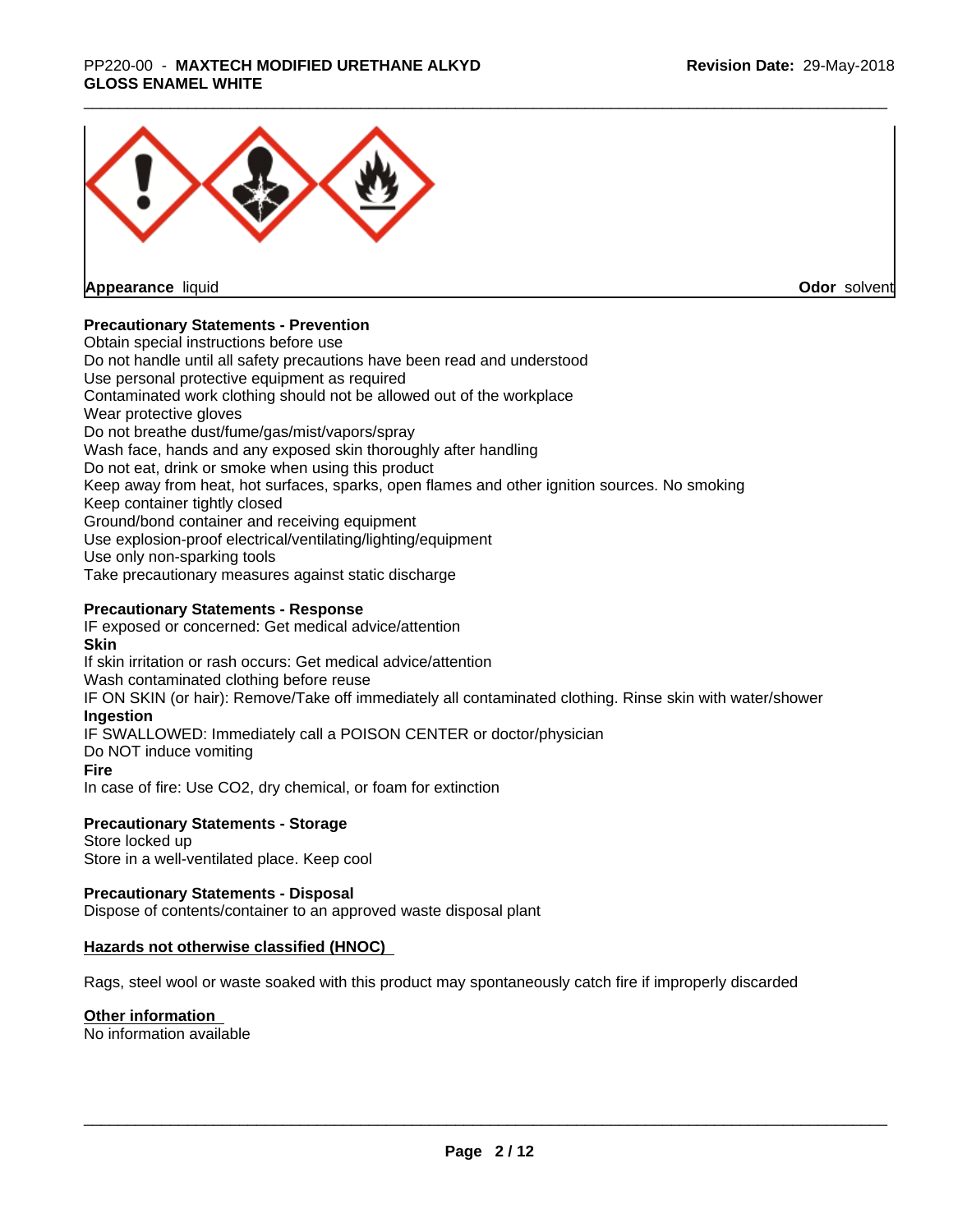## **3. COMPOSITION/INFORMATION ON INGREDIENTS**

| <b>Chemical name</b>                       | <b>CAS No.</b> | Weight-% |
|--------------------------------------------|----------------|----------|
| Stoddard solvent                           | 8052-41-3      | 25       |
| Titanium dioxide                           | 13463-67-7     | 25       |
| Kaolin                                     | 1332-58-7      |          |
| Solvent naphtha, petroleum, light aromatic | 64742-95-6     |          |
| Silica, amorphous                          | 7631-86-9      |          |
| 1,2,4-Trimethylbenzene                     | 95-63-6        |          |
| Methyl ethyl ketoxime                      | 96-29-7        | 0.5      |
| Ethyl benzene                              | $100 - 41 - 4$ | 0.5      |
| Cobalt bis(2-ethylhexanoate)               | 136-52-7       | 0.5      |

|                                                  | 4. FIRST AID MEASURES                                                                                                                                                                                                               |
|--------------------------------------------------|-------------------------------------------------------------------------------------------------------------------------------------------------------------------------------------------------------------------------------------|
| <b>General Advice</b>                            | If symptoms persist, call a physician. Show this safety data sheet to the doctor in<br>attendance.                                                                                                                                  |
| <b>Eye Contact</b>                               | Immediately flush with plenty of water. After initial flushing, remove any contact<br>lenses and continue flushing for at least 15 minutes. Keep eye wide open while<br>rinsing. If symptoms persist, call a physician.             |
| <b>Skin Contact</b>                              | Wash off immediately with soap and plenty of water while removing all<br>contaminated clothes and shoes. If skin irritation persists, call a physician. Wash<br>clothing before reuse. Destroy contaminated articles such as shoes. |
| <b>Inhalation</b>                                | Move to fresh air. If symptoms persist, call a physician.<br>If not breathing, give artificial respiration. Call a physician immediately.                                                                                           |
| Ingestion                                        | Clean mouth with water and afterwards drink plenty of water. Do not induce<br>vomiting without medical advice. Never give anything by mouth to an unconscious<br>person. Consult a physician.                                       |
| <b>Protection Of First-Aiders</b>                | Use personal protective equipment.                                                                                                                                                                                                  |
| <b>Most Important</b><br><b>Symptoms/Effects</b> | May cause allergic skin reaction.                                                                                                                                                                                                   |
| <b>Notes To Physician</b>                        | Treat symptomatically.                                                                                                                                                                                                              |

# **5. FIRE-FIGHTING MEASURES**

| <b>Suitable Extinguishing Media</b>                                    | Foam, dry powder or water. Use extinguishing measures<br>that are appropriate to local circumstances and the<br>surrounding environment.     |
|------------------------------------------------------------------------|----------------------------------------------------------------------------------------------------------------------------------------------|
| <b>Protective Equipment And Precautions For</b><br><b>Firefighters</b> | As in any fire, wear self-contained breathing apparatus<br>pressure-demand, MSHA/NIOSH (approved or equivalent)<br>and full protective gear. |
| <b>Specific Hazards Arising From The Chemical</b>                      | Combustible material. Closed containers may rupture if<br>exposed to fire or extreme heat. Keep product and empty                            |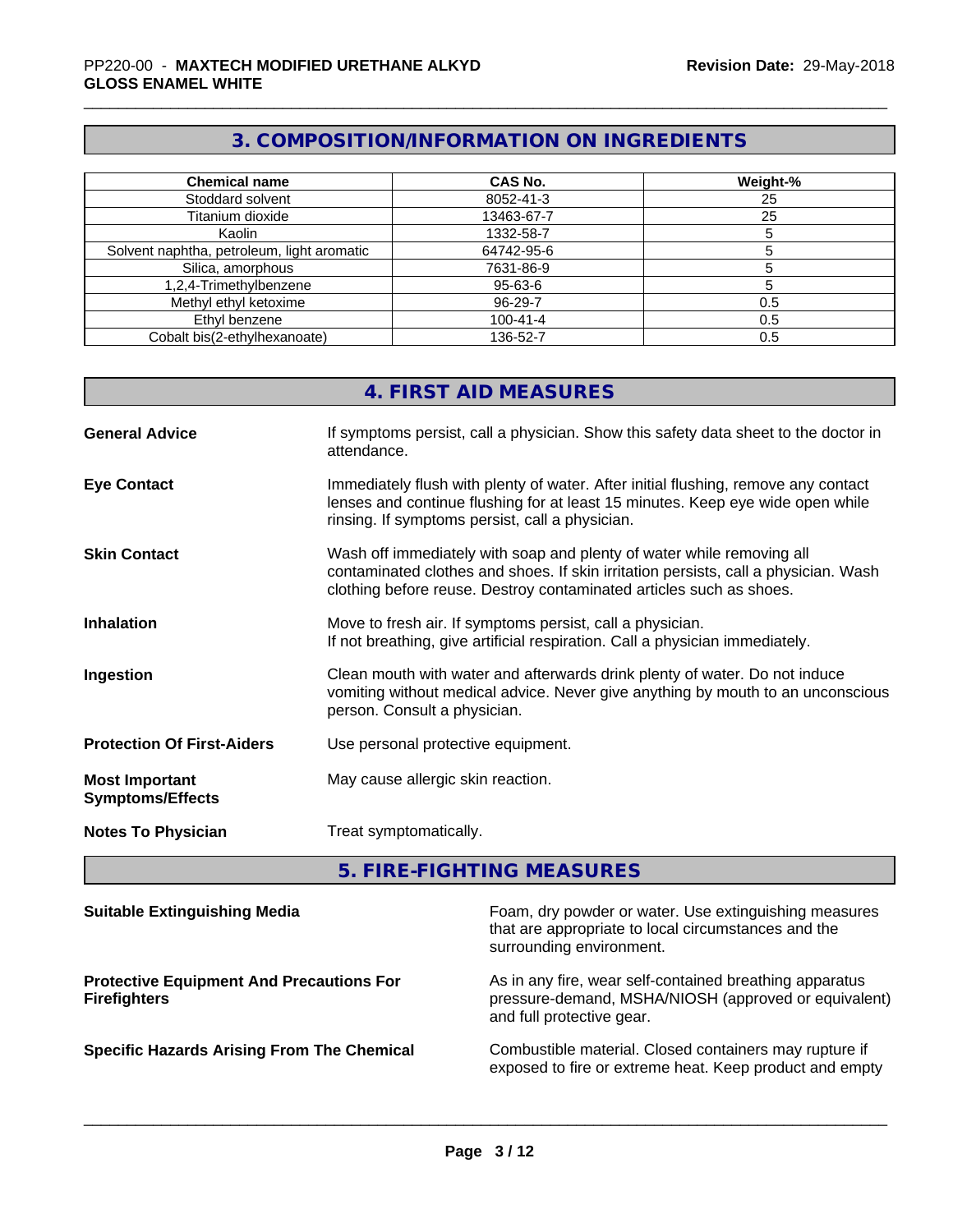|                                                                                   |                        | vapors.                        | container away from heat and sources of ignition. Thermal<br>decomposition can lead to release of irritating gases and |
|-----------------------------------------------------------------------------------|------------------------|--------------------------------|------------------------------------------------------------------------------------------------------------------------|
| <b>Sensitivity To Mechanical Impact</b><br><b>Sensitivity To Static Discharge</b> |                        | No                             |                                                                                                                        |
|                                                                                   |                        | Yes                            |                                                                                                                        |
| <b>Flash Point Data</b><br>Flash Point (°F)<br>Flash Point (°C)<br><b>Method</b>  |                        | 104<br>40<br><b>PMCC</b>       |                                                                                                                        |
| <b>Flammability Limits In Air</b>                                                 |                        |                                |                                                                                                                        |
| Lower flammability limit:<br><b>Upper flammability limit:</b>                     |                        | Not available<br>Not available |                                                                                                                        |
| <b>NFPA</b><br>Health: 1                                                          | <b>Flammability: 2</b> | <b>Instability: 0</b>          | Special: Not Applicable                                                                                                |
| <b>NFPA Legend</b><br>0 - Not Hazardous                                           |                        |                                |                                                                                                                        |

- 
- 1 Slightly
- 2 Moderate
- 3 High
- 4 Severe

*The ratings assigned are only suggested ratings, the contractor/employer has ultimate responsibilities for NFPA ratings where this system is used.*

*Additional information regarding the NFPA rating system is available from the National Fire Protection Agency (NFPA) at www.nfpa.org.*

## **6. ACCIDENTAL RELEASE MEASURES**

| <b>Personal Precautions</b>      | Use personal protective equipment. Remove all sources of ignition.                                                                                                                                                                                                                                                                      |  |  |
|----------------------------------|-----------------------------------------------------------------------------------------------------------------------------------------------------------------------------------------------------------------------------------------------------------------------------------------------------------------------------------------|--|--|
| <b>Other Information</b>         | Prevent further leakage or spillage if safe to do so. Do not allow material to<br>contaminate ground water system. Prevent product from entering drains. Do not<br>flush into surface water or sanitary sewer system. Local authorities should be<br>advised if significant spillages cannot be contained.                              |  |  |
| <b>Environmental precautions</b> | See Section 12 for additional Ecological Information.                                                                                                                                                                                                                                                                                   |  |  |
| <b>Methods for Cleaning Up</b>   | Dam up. Soak up with inert absorbent material. Pick up and transfer to properly<br>labeled containers. Clean contaminated surface thoroughly.                                                                                                                                                                                           |  |  |
|                                  | 7. HANDLING AND STORAGE                                                                                                                                                                                                                                                                                                                 |  |  |
| <b>Handling</b>                  | Use only in area provided with appropriate exhaust ventilation. Do not breathe<br>vapors or spray mist. Wear personal protective equipment. Take precautionary<br>measures against static discharges. To avoid ignition of vapors by static electricity<br>discharge, all metal parts of the equipment must be grounded. Keep away from |  |  |

**Storage** Keep containers tightly closed in a dry, cool and well-ventilated place. Keep away

 $\overline{\phantom{a}}$  ,  $\overline{\phantom{a}}$  ,  $\overline{\phantom{a}}$  ,  $\overline{\phantom{a}}$  ,  $\overline{\phantom{a}}$  ,  $\overline{\phantom{a}}$  ,  $\overline{\phantom{a}}$  ,  $\overline{\phantom{a}}$  ,  $\overline{\phantom{a}}$  ,  $\overline{\phantom{a}}$  ,  $\overline{\phantom{a}}$  ,  $\overline{\phantom{a}}$  ,  $\overline{\phantom{a}}$  ,  $\overline{\phantom{a}}$  ,  $\overline{\phantom{a}}$  ,  $\overline{\phantom{a}}$ 

open flames, hot surfaces and sources of ignition.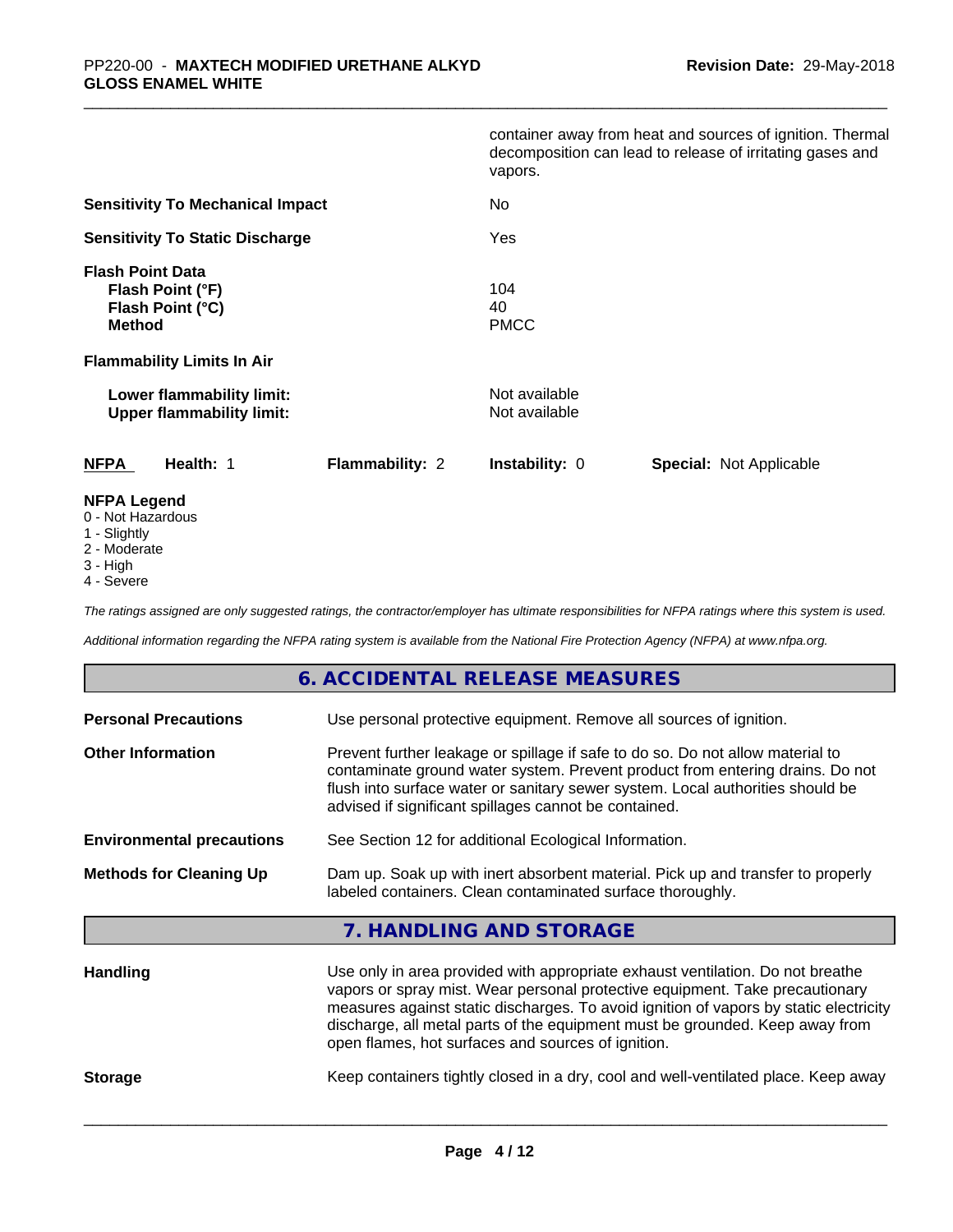from heat. Keep away from open flames, hot surfaces and sources of ignition. Keep in properly labeled containers. Keep out of the reach of children.

 **DANGER** - Rags, steel wool or waste soaked with this product may spontaneously catch fire if improperly discarded. Immediately after use, place rags, steel wool or waste in a sealed water-filled metal container.

**Incompatible Materials** Incompatible with strong acids and bases and strong oxidizing agents.

## **8. EXPOSURE CONTROLS / PERSONAL PROTECTION**

#### **Exposure Limits**

| <b>Chemical name</b> | <b>ACGIH TLV</b>           | <b>OSHA PEL</b>              |
|----------------------|----------------------------|------------------------------|
| Stoddard solvent     | 100 ppm - TWA              | 500 ppm - TWA                |
|                      |                            | 2900 mg/m <sup>3</sup> - TWA |
| Titanium dioxide     | 10 mg/m <sup>3</sup> - TWA | 15 mg/m <sup>3</sup> - TWA   |
| Kaolin               | 2 mg/m <sup>3</sup> - TWA  | 15 mg/m <sup>3</sup> - TWA   |
|                      |                            | $5 \text{ mg/m}^3$ - TWA     |
| Silica, amorphous    | N/E                        | 20 mppcf - TWA               |
| Ethyl benzene        | 20 ppm - TWA               | 100 ppm - TWA                |
|                      |                            | 435 mg/m <sup>3</sup> - TWA  |

#### **Legend**

ACGIH - American Conference of Governmental Industrial Hygienists Exposure Limits OSHA - Occupational Safety & Health Administration Exposure Limits N/E - Not Established

**Engineering Measures** Ensure adequate ventilation, especially in confined areas.

## **Personal Protective Equipment**

| <b>Eye/Face Protection</b><br><b>Skin Protection</b><br><b>Respiratory Protection</b> | Safety glasses with side-shields.<br>Long sleeved clothing. Protective gloves.<br>In operations where exposure limits are exceeded, use a NIOSH approved<br>respirator that has been selected by a technically qualified person for the specific<br>work conditions. When spraying the product or applying in confined areas, wear a<br>NIOSH approved respirator specified for paint spray or organic vapors. |
|---------------------------------------------------------------------------------------|----------------------------------------------------------------------------------------------------------------------------------------------------------------------------------------------------------------------------------------------------------------------------------------------------------------------------------------------------------------------------------------------------------------|
| <b>Hygiene Measures</b>                                                               | Avoid contact with skin, eyes and clothing. Remove and wash contaminated<br>clothing before re-use. Wash thoroughly after handling. When using do not eat,<br>drink or smoke.                                                                                                                                                                                                                                  |

## **9. PHYSICAL AND CHEMICAL PROPERTIES**

- **Appearance** liquid **Density (lbs/gal)** 9.75 - 9.85<br> **Specific Gravity** 1.16 - 1.18 **Specific Gravity**
- **Odor** solvent **Odor Threshold No information available No information available pH pH**  $\blacksquare$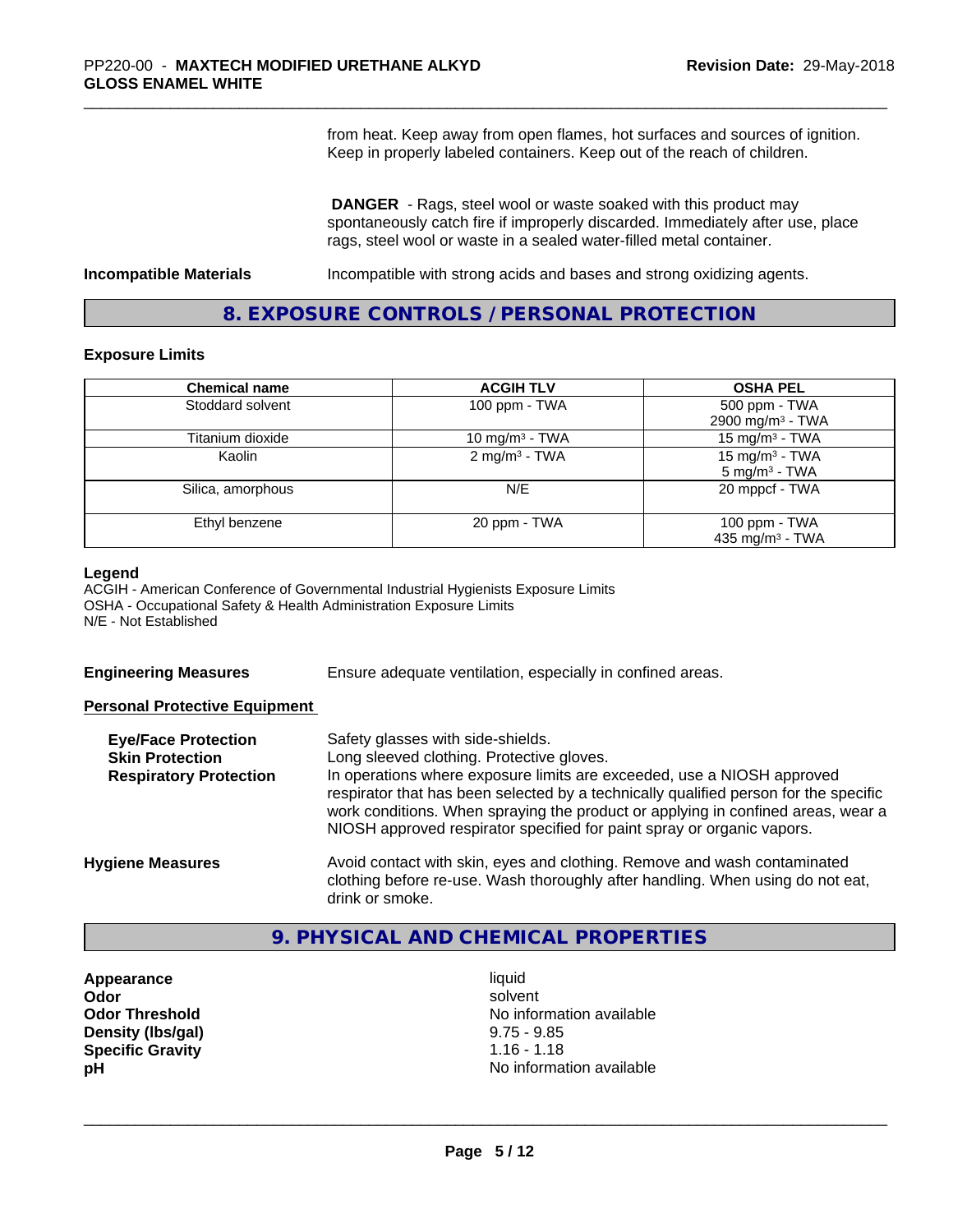**Viscosity (cps)** No information available<br> **Solubility(ies)** No information available **Solubility(ies)**<br> **No information available**<br> **Water solubility**<br> **Water solubility Evaporation Rate No information available No information available Vapor pressure @20 °C (kPa)** No information available **Vapor density Vapor** density **Wt. % Solids** 65 - 75 **Vol. % Solids** 50 - 60 Wt. % Volatiles **Vol. % Volatiles** 40 - 50 **VOC Regulatory Limit (g/L)** <340 **Boiling Point (°F)** 279 **Boiling Point (°C)** 137<br> **Freezing Point (°F)** No i **Freezing Point (°C)** No information available **Flash Point (°F)** 104<br> **Flash Point (°C)** 104<br>
104 **Flash Point (°C) Method** PMCC **Flammability (solid, gas)** Not applicable **Upper flammability limit:** No information available **Lower flammability limit:** No information available **Lower** flammability limit: **Autoignition Temperature (°F)** No information available **Autoignition Temperature (°C)** No information available **Decomposition Temperature (°F)** No information available **Decomposition Temperature (°C)**<br> **Partition coefficient**<br> **Partition coefficient**<br> **No** information available

**No information available No information available No information available** 

## **10. STABILITY AND REACTIVITY**

| <b>Reactivity</b>                       | Not Applicable                                                                           |
|-----------------------------------------|------------------------------------------------------------------------------------------|
| <b>Chemical Stability</b>               | Stable under normal conditions. Hazardous polymerisation<br>does not occur.              |
| <b>Conditions to avoid</b>              | Keep away from open flames, hot surfaces, static<br>electricity and sources of ignition. |
| <b>Incompatible Materials</b>           | Incompatible with strong acids and bases and strong<br>oxidizing agents.                 |
| <b>Hazardous Decomposition Products</b> | Thermal decomposition can lead to release of irritating<br>gases and vapors.             |
| Possibility of hazardous reactions      | None under normal conditions of use.                                                     |

## **11. TOXICOLOGICAL INFORMATION**

**Product Information**

**Information on likely routes of exposure**

**Principal Routes of Exposure** Eye contact, skin contact and inhalation.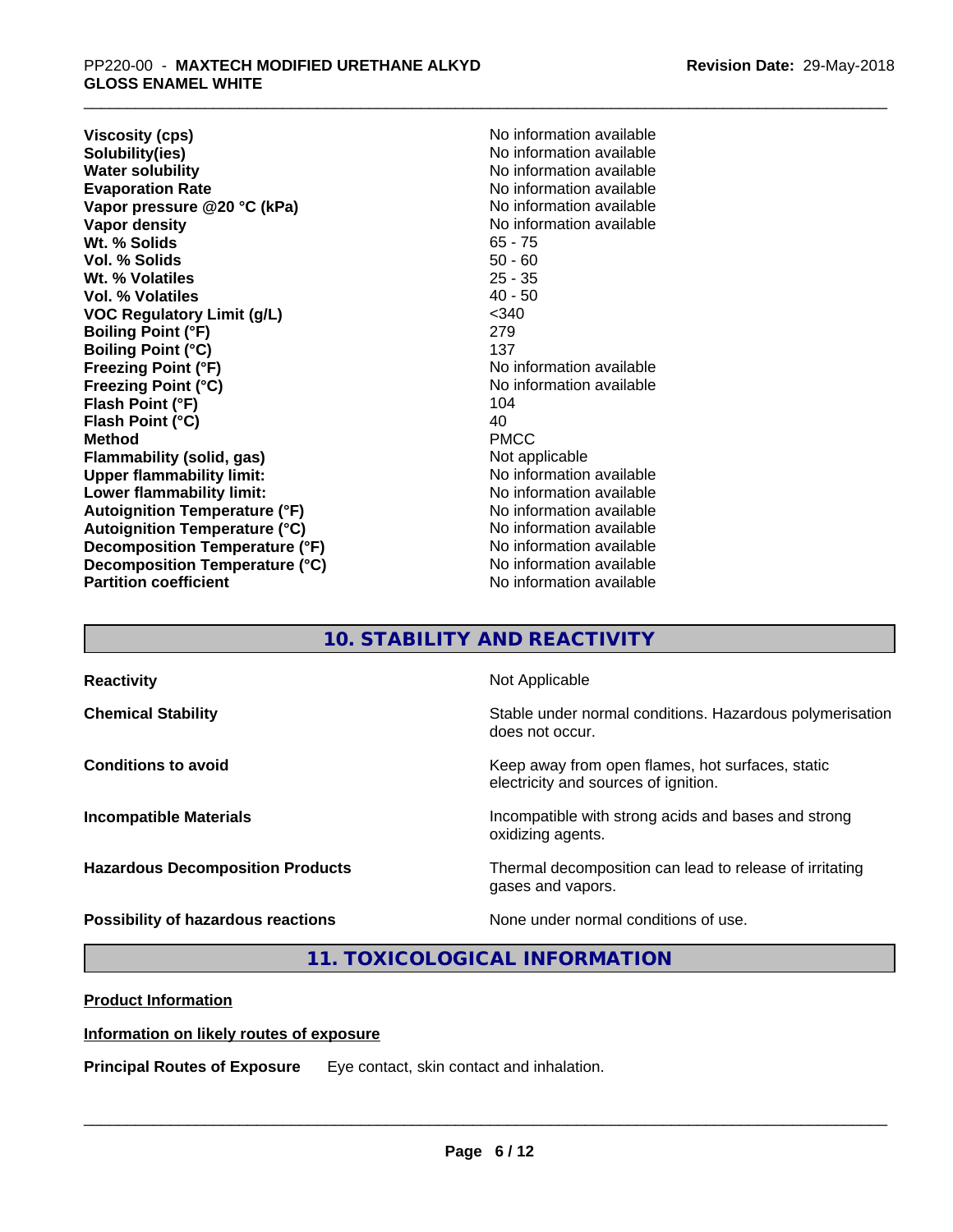## **Acute Toxicity**

| <b>Product Information</b>      | Repeated or prolonged exposure to organic solvents may lead to permanent brain<br>and nervous system damage. Intentional misuse by deliberately concentrating and<br>inhaling vapors may be harmful or fatal.                        |
|---------------------------------|--------------------------------------------------------------------------------------------------------------------------------------------------------------------------------------------------------------------------------------|
|                                 | Symptoms related to the physical, chemical and toxicological characteristics                                                                                                                                                         |
| <b>Symptoms</b>                 | No information available.                                                                                                                                                                                                            |
|                                 | Delayed and immediate effects as well as chronic effects from short and long-term exposure                                                                                                                                           |
| Eye contact                     | Contact with eyes may cause irritation.                                                                                                                                                                                              |
| <b>Skin contact</b>             | May cause skin irritation and/or dermatitis. Prolonged skin contact may defat the<br>skin and produce dermatitis.                                                                                                                    |
| Ingestion                       | Ingestion may cause irritation to mucous membranes. Small amounts of this<br>product aspirated into the respiratory system during ingestion or vomiting may<br>cause mild to severe pulmonary injury, possibly progressing to death. |
| <b>Inhalation</b>               | High vapor / aerosol concentrations are irritating to the eyes, nose, throat and<br>lungs and may cause headaches, dizziness, drowsiness, unconsciousness, and<br>other central nervous system effects.                              |
| <b>Sensitization</b>            | May cause an allergic skin reaction.                                                                                                                                                                                                 |
| <b>Neurological Effects</b>     | No information available.                                                                                                                                                                                                            |
| <b>Mutagenic Effects</b>        | No information available.                                                                                                                                                                                                            |
| <b>Reproductive Effects</b>     | No information available.                                                                                                                                                                                                            |
| <b>Developmental Effects</b>    | No information available.                                                                                                                                                                                                            |
| <b>Target organ effects</b>     | No information available.                                                                                                                                                                                                            |
| <b>STOT - repeated exposure</b> | No information available.                                                                                                                                                                                                            |
| <b>STOT - single exposure</b>   | No information available.                                                                                                                                                                                                            |
| Other adverse effects           | No information available.                                                                                                                                                                                                            |
| <b>Aspiration Hazard</b>        | May be harmful if swallowed and enters airways. Small amounts of this product<br>aspirated into the respiratory system during ingestion or vomiting may cause mild<br>to severe pulmonary injury, possibly progressing to death.     |

#### **Numerical measures of toxicity**

**The following values are calculated based on chapter 3.1 of the GHS document**

| ATEmix (oral)                        | 31684 mg/kg |
|--------------------------------------|-------------|
| <b>ATEmix (dermal)</b>               | 51708 mg/kg |
| <b>ATEmix (inhalation-dust/mist)</b> | 129.6 ma/L  |

## **Component Information**

## **Acute Toxicity**

Stoddard solvent LD50 Oral: > 5,000 mg/kg (Rat) LD50 Dermal: > 3160 mg/kg (Rabbit) LC50 Inhalation (Vapor): > 6.1 mg/L (Rat) Titanium dioxide LD50 Oral: > 10000 mg/kg (Rat) Kaolin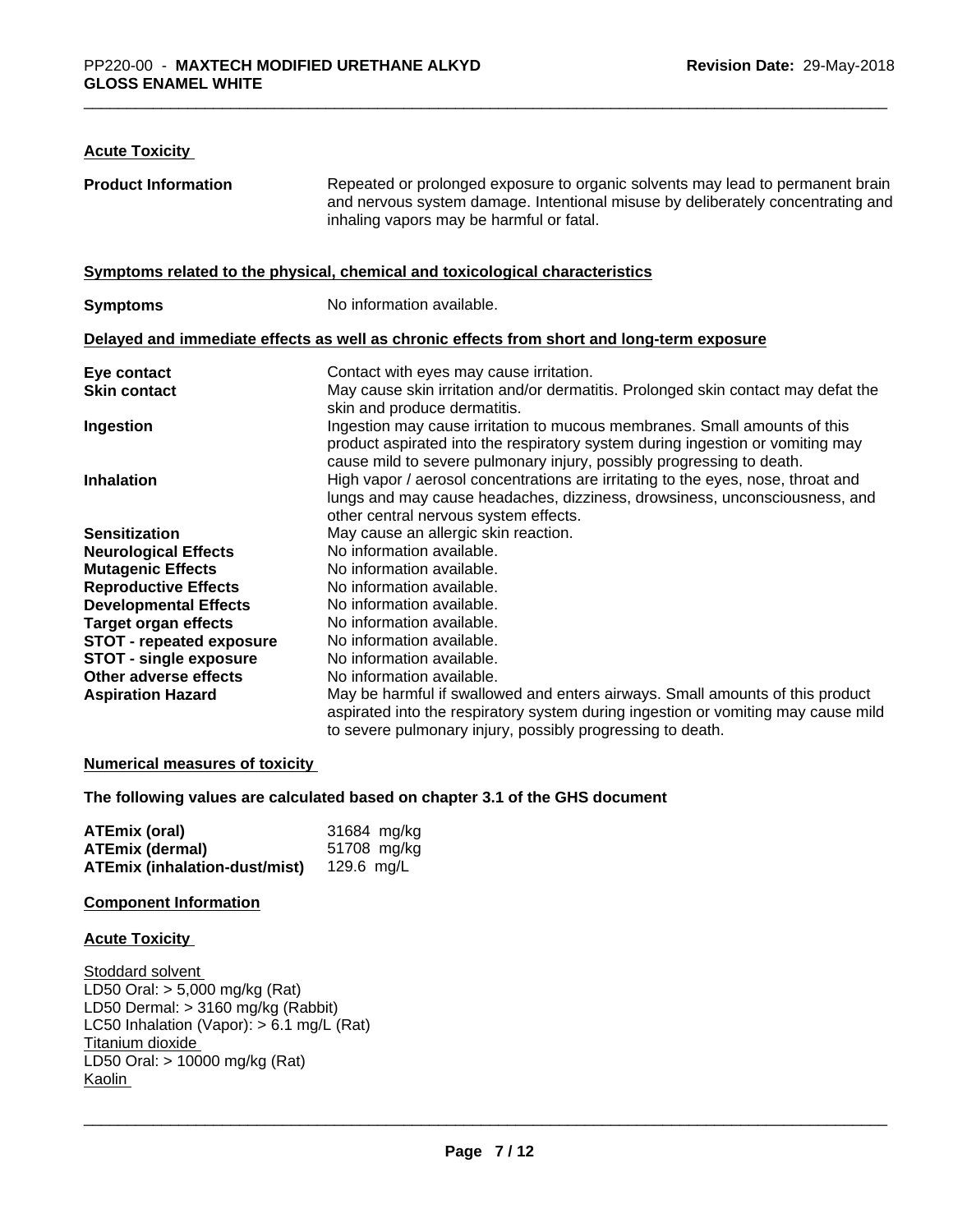## \_\_\_\_\_\_\_\_\_\_\_\_\_\_\_\_\_\_\_\_\_\_\_\_\_\_\_\_\_\_\_\_\_\_\_\_\_\_\_\_\_\_\_\_\_\_\_\_\_\_\_\_\_\_\_\_\_\_\_\_\_\_\_\_\_\_\_\_\_\_\_\_\_\_\_\_\_\_\_\_\_\_\_\_\_\_\_\_\_\_\_\_\_ PP220-00 - **MAXTECH MODIFIED URETHANE ALKYD GLOSS ENAMEL WHITE**

LD50 Oral: > 5000 mg/kg (Rat) Solvent naphtha, petroleum, light aromatic LD50 Oral: 8400 mg/kg (Rat) Silica, amorphous LD50 Oral: > 5000 mg/kg (Rat) LD50 Dermal: 2,000 mg/kg (Rabbit) LC50 Inhalation (Dust): > 2 mg/L 1,2,4-Trimethylbenzene LD50 Oral: 5000 mg/kg (Rat) LC50 Inhalation (Vapor): 18000 mg/m<sup>3</sup> (Rat, 4 hr.) Methyl ethyl ketoxime LD50 Oral: 930 mg/kg (Rat) LD50 Dermal: 200 µL/kg (Rabbit) LC50 Inhalation (Vapor): > 4.8 mg/L (Rat) Ethyl benzene LD50 Oral: mg/kg (Rat) LD50 Dermal: > mg/kg (Rabbit) LC50 Inhalation (Vapor): mg/m<sup>3</sup> (Rat, 2 hr.)

## **Carcinogenicity**

*The information below indicateswhether each agency has listed any ingredient as a carcinogen:.*

| <b>Chemical name</b>         | <b>IARC</b>         | <b>NTP</b> | <b>OSHA</b> |  |
|------------------------------|---------------------|------------|-------------|--|
|                              | 2B - Possible Human |            | Listed      |  |
| Titanium dioxide             | Carcinogen          |            |             |  |
|                              | 2B - Possible Human |            | Listed      |  |
| Ethyl benzene                | Carcinogen          |            |             |  |
|                              | 2B - Possible Human |            | Listed      |  |
| Cobalt bis(2-ethylhexanoate) | Carcinogen          |            |             |  |

• Although IARC has classified titanium dioxide as possibly carcinogenic to humans (2B), their summary concludes: "No significant exposure to titanium dioxide is thought to occur during the use of products in which titanium dioxide is bound to other materials, such as paint."

• Cobalt and cobalt compounds are listed as possible human carcinogens by IARC (2B). However, there is inadequate evidence of the carcinogenicity of cobalt and cobalt compounds in humans.

## **Legend**

IARC - International Agency for Research on Cancer NTP - National Toxicity Program OSHA - Occupational Safety & Health Administration

## **12. ECOLOGICAL INFORMATION**

## **Ecotoxicity Effects**

The environmental impact of this product has not been fully investigated.

## **Product Information**

## **Acute Toxicity to Fish**

No information available

## **Acute Toxicity to Aquatic Invertebrates**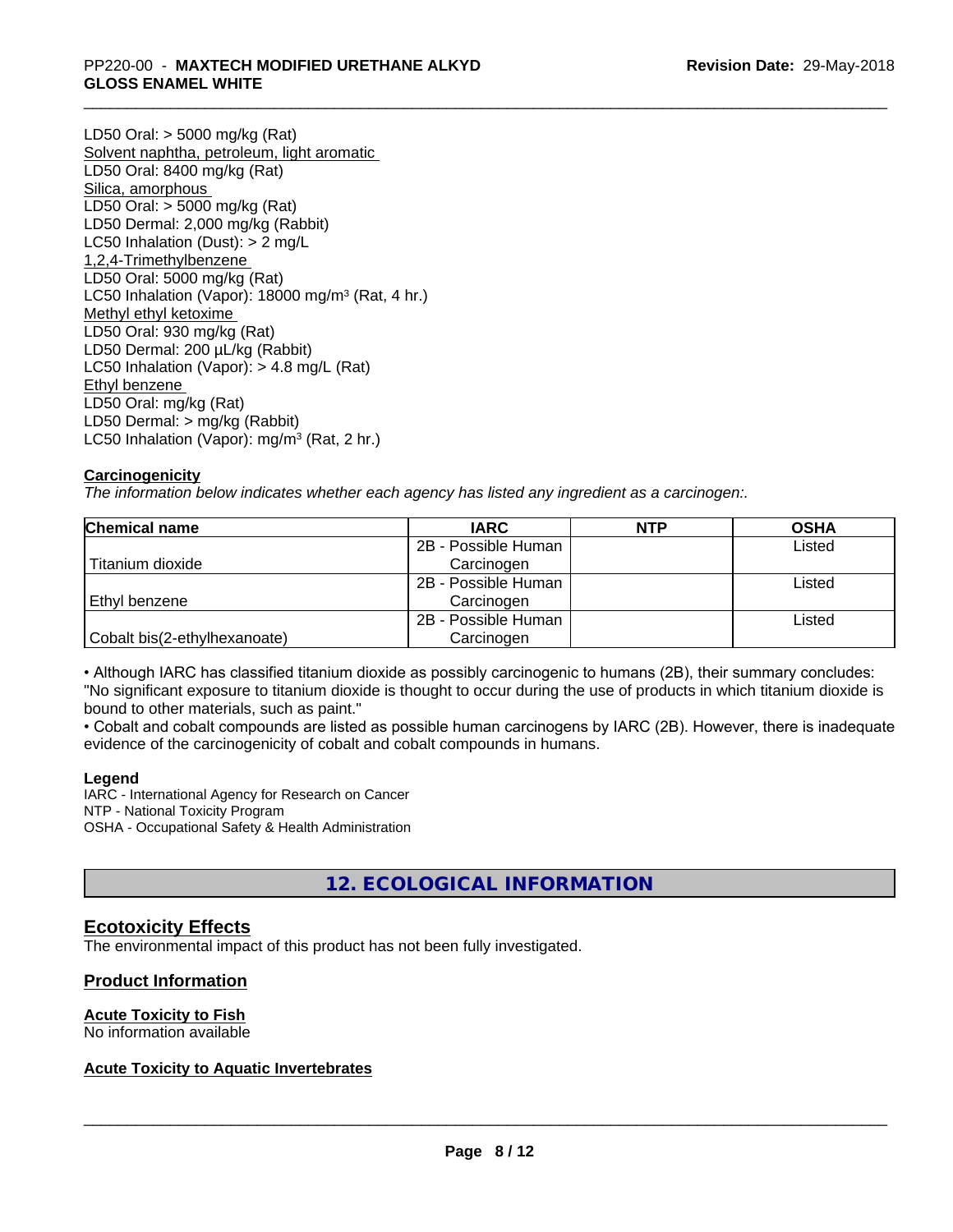No information available

## **Acute Toxicity to Aquatic Plants**

No information available

#### **Persistence / Degradability**

No information available.

#### **Bioaccumulation**

No information available.

## **Mobility in Environmental Media**

No information available.

#### **Ozone**

No information available

## **Component Information**

## **Acute Toxicity to Fish**

Titanium dioxide  $LC50:$  > 1000 mg/L (Fathead Minnow - 96 hr.) Methyl ethyl ketoxime LC50: 48 mg/L (Bluegill sunfish - 96 hr.) Ethyl benzene LC50: 12.1 mg/L (Fathead Minnow - 96 hr.)

## **Acute Toxicity to Aquatic Invertebrates**

Methyl ethyl ketoxime EC50: 750 mg/L (Daphnia magna - 48 hr.) Ethyl benzene EC50: 1.8 mg/L (Daphnia magna - 48 hr.)

## **Acute Toxicity to Aquatic Plants**

Ethyl benzene EC50: 4.6 mg/L (Green algae (Scenedesmus subspicatus), 72 hrs.)

|                                | 13. DISPOSAL CONSIDERATIONS                                                                                                                                                                                               |
|--------------------------------|---------------------------------------------------------------------------------------------------------------------------------------------------------------------------------------------------------------------------|
| <b>Waste Disposal Method</b>   | Dispose of in accordance with federal, state, and local regulations. Local<br>requirements may vary, consult your sanitation department or state-designated<br>environmental protection agency for more disposal options. |
| <b>Empty Container Warning</b> | Emptied containers may retain product residue. Follow label warnings even after<br>container is emptied. Residual vapors may explode on ignition.                                                                         |
|                                | 14. TRANSPORT INFORMATION                                                                                                                                                                                                 |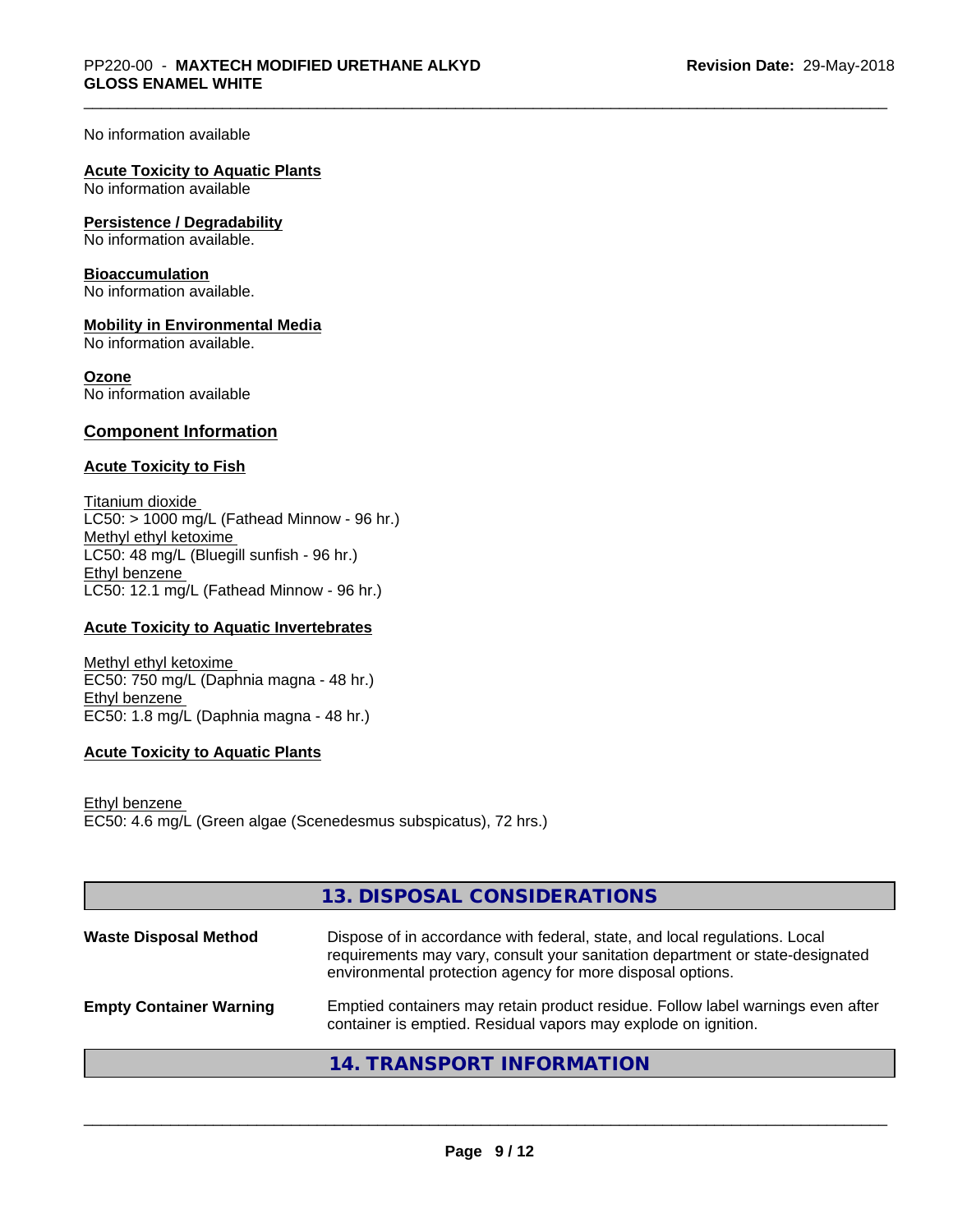| DOT                         |                                                                                                                                                                                                                                   |
|-----------------------------|-----------------------------------------------------------------------------------------------------------------------------------------------------------------------------------------------------------------------------------|
| <b>Proper Shipping Name</b> | <b>PAINT</b>                                                                                                                                                                                                                      |
| <b>Hazard class</b>         | 3                                                                                                                                                                                                                                 |
| UN-No.                      | UN1263                                                                                                                                                                                                                            |
| <b>Packing Group</b>        | Ш                                                                                                                                                                                                                                 |
| <b>Description</b>          | UN1263, PAINT, 3, III, Marine Pollutant (Stoddard solvent)                                                                                                                                                                        |
|                             | In the US this material may be reclassified as a Combustible Liquid and is not regulated in containers of less than<br>119 gallons (450 liters) via surface transportation (refer to 49CFR173.120(b)(2) for further information). |

| <b>ICAO/IATA</b> | Contact the preparer for further information. |
|------------------|-----------------------------------------------|
| IMDG / IMO       | Contact the preparer for further information. |
|                  | 15. REGULATORY INFORMATION                    |

## **International Inventories**

| <b>TSCA: United States</b> | Yes - All components are listed or exempt. |
|----------------------------|--------------------------------------------|
| <b>DSL: Canada</b>         | Yes - All components are listed or exempt. |

## **Federal Regulations**

#### **SARA 311/312 hazardous categorization**

| Acute health hazard               | Yes |  |
|-----------------------------------|-----|--|
| Chronic Health Hazard             | Yes |  |
| Fire hazard                       | Yes |  |
| Sudden release of pressure hazard | Nο  |  |
| Reactive Hazard                   | Nο  |  |

## **SARA 313**

Section 313 of Title III of the Superfund Amendments and Reauthorization Act of 1986 (SARA). This product contains a chemical or chemicals which are subject to the reporting requirements of the Act and Title 40 of the Code of Federal Regulations, Part 372:

| <b>Chemical name</b>                                                                      | CAS No.        | Weight-% | <b>CERCLA/SARA 313</b><br>(de minimis concentration) |
|-------------------------------------------------------------------------------------------|----------------|----------|------------------------------------------------------|
| 1,2,4-Trimethylbenzene                                                                    | $95 - 63 - 6$  | 5        | 1.0                                                  |
| Ethyl benzene                                                                             | $100 - 41 - 4$ | 0.5      | 0.1                                                  |
| This product contains the following HAPs:                                                 |                |          |                                                      |
| <b>Chemical name</b>                                                                      | CAS No.        | Weight-% | <b>Hazardous Air Pollutant</b>                       |
| Ethyl benzene                                                                             | $100 - 41 - 4$ | 0.5      | (HAP)<br>Listed                                      |
| $\mathbf{H}$ . As a set of $\mathbf{H}$ is a set of $\mathbf{H}$ is a set of $\mathbf{H}$ |                |          |                                                      |

## **US State Regulations**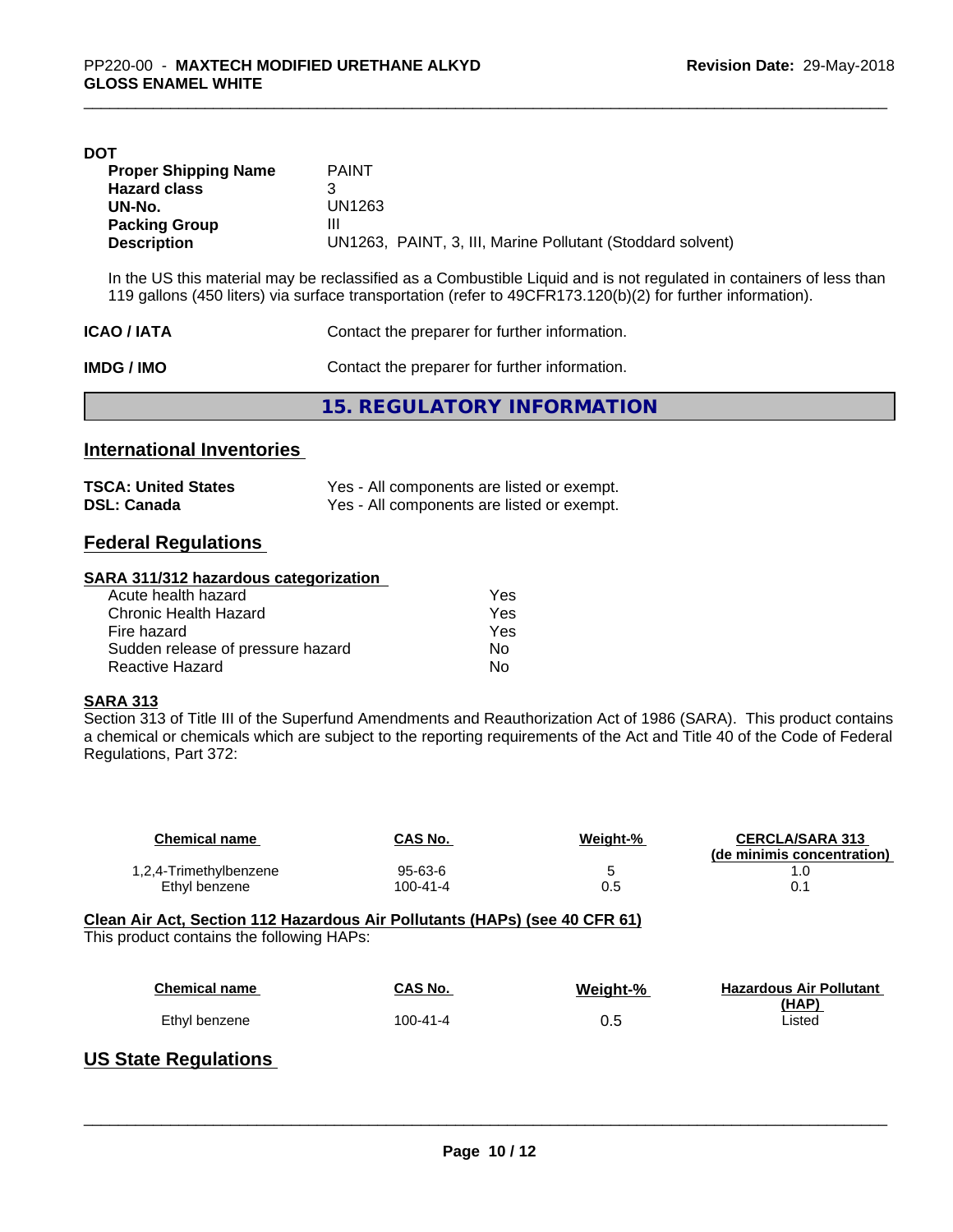## **California Proposition 65**

## **43 WARNING:** Cancer and Reproductive Harm– www.P65warnings.ca.gov

#### **State Right-to-Know**

| <b>Chemical name</b>   | <b>Massachusetts</b> | <b>New Jersey</b> | Pennsylvania |
|------------------------|----------------------|-------------------|--------------|
| Stoddard solvent       |                      |                   |              |
| Titanium dioxide       |                      |                   |              |
| Kaolin                 |                      |                   |              |
| Silica, amorphous      |                      |                   |              |
| 1,2,4-Trimethylbenzene |                      |                   |              |

#### **Legend**

X - Listed

**16. OTHER INFORMATION**

**HMIS** - **Health:** 1\* **Flammability:** 2 **Reactivity:** 0 **PPE:** -

#### **HMIS Legend**

- 0 Minimal Hazard
- 1 Slight Hazard
- 2 Moderate Hazard
- 3 Serious Hazard
- 4 Severe Hazard
- Chronic Hazard

X - Consult your supervisor or S.O.P. for "Special" handling instructions.

*Note: The PPE rating has intentionally been left blank. Choose appropriate PPE that will protect employees from the hazards the material will present under the actual normal conditions of use.*

*Caution: HMISÒ ratings are based on a 0-4 rating scale, with 0 representing minimal hazards or risks, and 4 representing significant hazards or risks. Although HMISÒ ratings are not required on MSDSs under 29 CFR 1910.1200, the preparer, has chosen to provide them. HMISÒ ratings are to be used only in conjunction with a fully implemented HMISÒ program by workers who have received appropriate HMISÒ training. HMISÒ is a registered trade and service mark of the NPCA. HMISÒ materials may be purchased exclusively from J. J. Keller (800) 327-6868.*

 **WARNING!** If you scrape, sand, or remove old paint, you may release lead dust. LEAD IS TOXIC. EXPOSURE TO LEAD DUST CAN CAUSE SERIOUS ILLNESS, SUCH AS BRAIN DAMAGE, ESPECIALLY IN CHILDREN. PREGNANT WOMEN SHOULD ALSO AVOID EXPOSURE.Wear a NIOSH approved respirator to control lead exposure. Clean up carefully with a HEPA vacuum and a wet mop. Before you start, find out how to protect yourself and your family by contacting the National Lead Information Hotline at 1-800-424-LEAD or log on to www.epa.gov/lead.

| <b>Prepared By</b>      | <b>Product Stewardship Department</b><br>Benjamin Moore & Co.<br>101 Paragon Drive<br>Montvale, NJ 07645<br>800-225-5554 |
|-------------------------|--------------------------------------------------------------------------------------------------------------------------|
| <b>Revision Date:</b>   | 29-May-2018                                                                                                              |
| <b>Revision Summary</b> | Not available                                                                                                            |